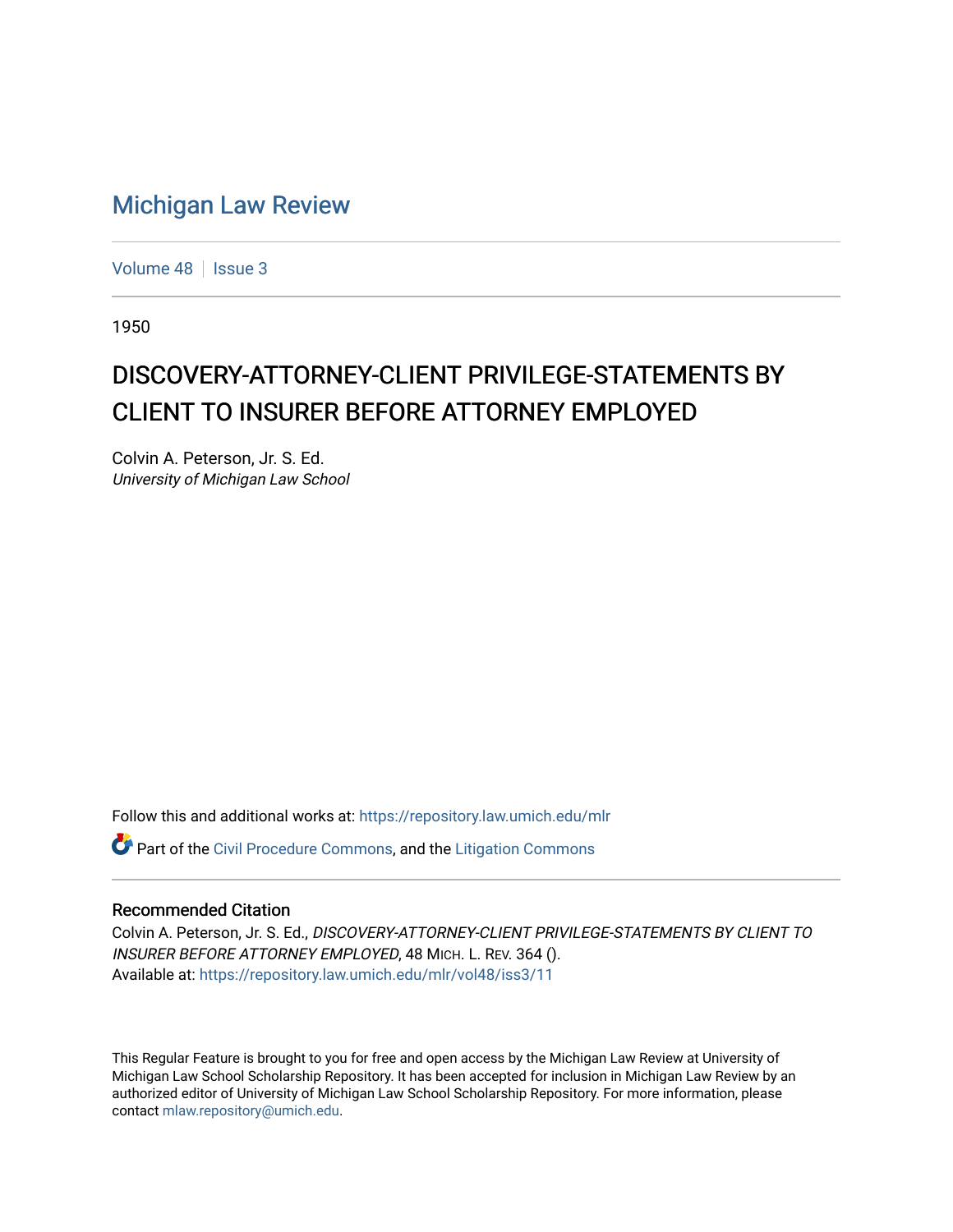DISCOVERY-ATTORNEY-CLIENT PRIVILEGE-STATEMENTS BY CLIENT TO IN-SURER BEFORE ATTORNEY EMPLOYEo-PlaintifF, suing for personal injuries suffered in an automobile collision, sought discovery of statements made by defendant to his insurer, both before and after an attorney had been employed by the insurer pursuant to its contract with defendant. Defendant contended that such statements were within the attorney-client privilege. On appeal from an order denying discovery, *held~* affirmed. The statements were intended as a communication by defendant to the attorney ultimately to be retained for him by his insurer, and the insurer was the agent of defendant to transmit the statements to the attorney when selected. *Hollien v. Kaye,* 194 Misc. 821, 87 N.Y.S. (2d) 782 (1949).

Since a party called to make discovery is a witness, the attorney-client privilege relates to pre-trial discovery as well as to trial testimony.1 To fall within the scope of the privilege the communication must be made confidentially while seeking legal advice from an attorney.<sup>2</sup> Because the privilege ordinarily presupposes the existence of the attorney-client relationship, as a general rule a client's communication in existence before it was communicated to the attorney is not privileged, while one which has come into existence as a communication to the attorney is within the privilege.<sup>3</sup> However, because the privilege extends to a communication by any form of agency employed or set in motion by the client<sup>4</sup> there is some confusion in the cases where the communication is initially to a third party who later transmits it to an attorney. In such a case, if the communication has been made in the ordinary course of business and not in view of any existing or prospective litigation it is not privileged;<sup>5</sup> but if it has been obtained for the bona fide purpose of being later transmitted to an attorney for advice or use in litigation so that the third party is actually an agent for transmission, the privilege exists.<sup>6</sup> The objective fact of whether or not litigation has begun or whether the commu-

1 Neugass v. Terminal Cab Corp., 139 Misc. 699, 249 N.Y.S. 631 (1931); 27 C.J.S., Discovery, §35 (1941); RAGLAND, DISCOVERY BEFORE TRIAL 146-9 (1932).

<sup>2</sup>Bacon v. Frisbie, 80 N.Y. 394 (1880); State v. Snowden, 23 Utah 318, 65 P. 479 (1901). For a list of the statutes, see 8 WIGMORE, EVIDENCE, 3d ed., §2292 (1940).

<sup>3</sup>8 WmMoRE, EvmBNCB, 3d ed., §§2307, 2318 (1940); 28 R.C.L., Witnesses, §166 (1921).

<sup>4</sup> "Where a document is prepared by an agent or employe by direction of the employer for the purpose of obtaining the advice of the attorney or for use in prospective or pending litigation, such document is in effect a communication between attorney and client." Schmitt v. Emery, 211 Minn. 547 at 552, 2 N.W. (2d) 413 (1942). See also, 139 A.L.R. 1250 (1942); 70 C.J., Witnesses, §581 (1935); Bowers v. State, 29 Ohio St. 542 (1876); Leyner v. Leyner, 123 Iowa 185, 98 N.W. 628 (1904).

<sup>5</sup> "A statement made by an employee to his employer, in the course of his ordinary duty, concerning a recent accident, and before litigation has been brought or threatened, is not privileged either :in the hands of the employer or :in the hands of the latter's attorney to whom it has been transmitted." Robertson v. Commonwealth, 181 Va. 520 at 539, 25 S.E. (2d) 352 (1943). See also, 146 A.L.R. 980 (1943); Hurley v. Connecticut Co., 118 Conn. 276, 172 A. 86 (1934). Cf. Ex parte Schoepf, 74 Ohio St. 1, 77 N.E. 276 (1906).

<sup>6</sup>"A statement concerning an accident which is obtained by the employer from his servant for the *bona fide* purpose of being later transmitted to the employer's attorney for advice, or to be used by the attorney in connection with pending or threatened litigation is privileged. . . . This is so because such a statement is itself a part of the communication from